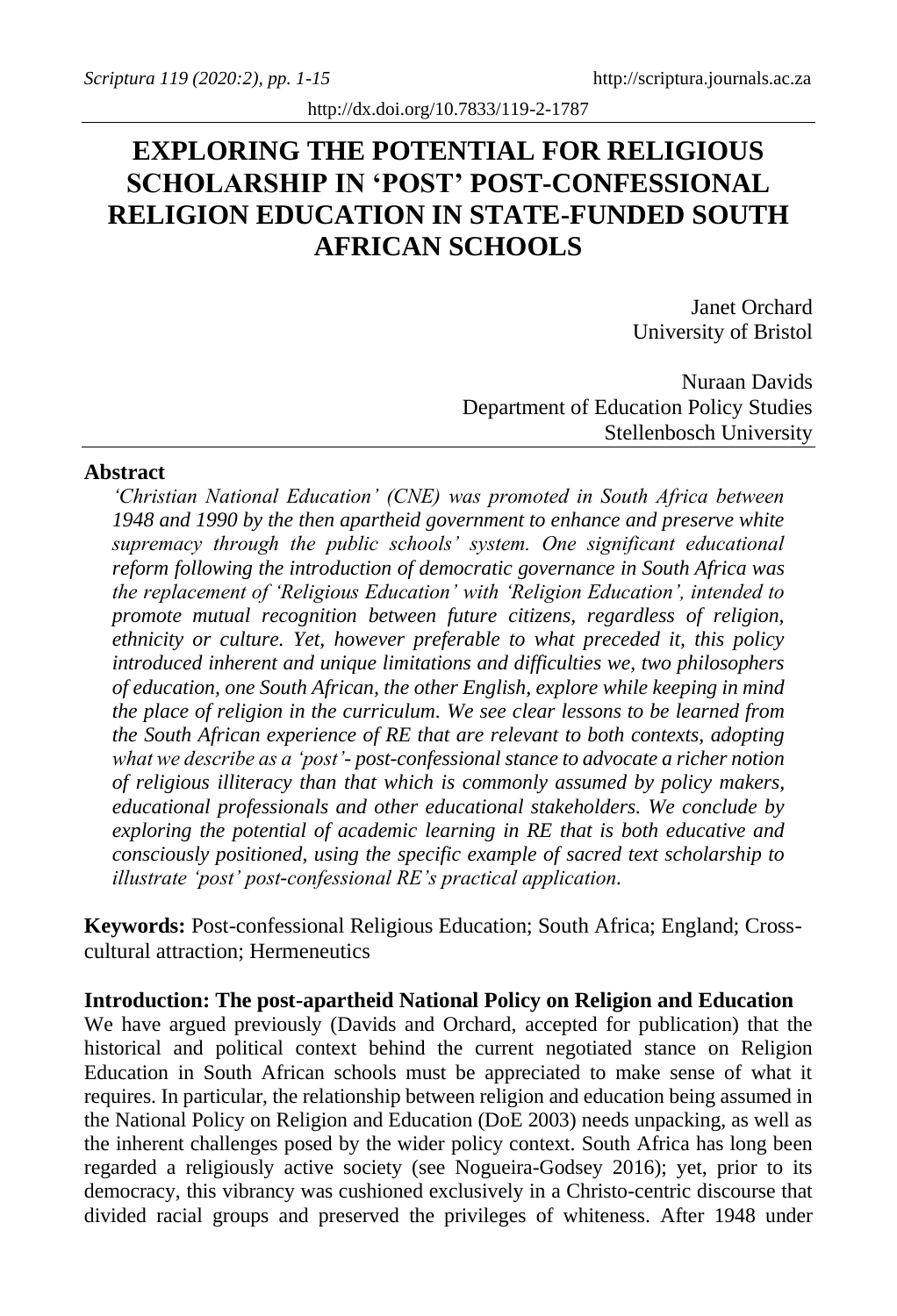apartheid, the 'Christian National Education' (CNE) curriculum was developed as guiding philosophy for state-funded schools. With all schooling regarded as inherently 'Christian', apartheid theology was used as a benchmark for how society as a whole could be organised (Corrado 2013). Schools were treated like racialized 'congregations', requiring the segregation of learners across four racial categories in the following hierarchical order: white; Indian, coloured and black. All school-going children, regardless of background, were expected to participate in the schools' 'Christian' ethos: prayers were to be recited at key moments during the school day, before sporting events and at school assemblies, which also included the singing of a hymn. No other religion or worldview was acknowledged, let alone included. Religious Instruction was positioned within CNE as a curriculum subject purposed for evangelism, nurturing specific values and principles.

 In the post-apartheid period, the National Policy on Religion and Education (DoE 2003) introduced to replace CNE is premised very differently. First, South Africa is recognised as home to a wide variety of religions and major world faiths and a deep and enduring indigenous religious heritage, including 60% of the population who declare allegiance to Christianity. The internal diversity of understandings and practices within each tradition is recognised, as are those South Africans who draw their understanding of the world, ethical principles, and human values from sources independent of religion. In the most "profound matters of life orientation", the current policy asserts, "diversity is a fact of our national life" (DoE 2003:6). In the face of that religious plurality, the policy identifies 'life orientation' as a shared human endeavour upon which a valuable state-endorsed educational entitlement might be developed.

Pursuing that common ground, strict separation of religion and the state in education underpins the policy and is assumed to be a beneficial step, while recognising 'scope for interaction between the two' and the need for a 'relationship between religion and education' (DoE 2003:3) that will best serve the interests of a democratic society. Statefunded schools are afforded educational responsibility for teaching and learning about religion and religions in ways that are different from the 'instruction and religious nurture provided by the home, family, and religious community' (DoE 2003:3). Thus, a binary relationship is established between the kind of religious understandings which develop within the public sphere of schooling, on one hand, and those which develop in private religious settings on the other. This move may be understandable given South Africa's history, but has proved problematic (Davids and Orchard, forthcoming) because a false dichotomy ensues, privileging a perceived 'neutral' educational perspective over a value-laden religious one. Some schools have adopted the National Policy (DoE 2003), others have replaced it with a secular enunciation of values and others have rejected it. Furthermore, a number of parents, fearing the prospect of their children being exposed to 'God-less' schools and/or 'other' religions have opted out of state-funded education altogether in favour of 'faith-based' or home-based schooling. (Driesen & Tayob 2014).

As these responses indicate, that so-called 'educational' view itself is value-laden. Matters of the state are better off, it is assumed, when religion and political control are strictly separated. Critique of the claim that a secular view adopts a neutral stance with regard to religion and education is well-established (e.g. Teece 2008; Barnes and Wright 2006) although it remains widely supported, particularly although not exclusively in republics around the world. It should come as no surprise that in South Africa, as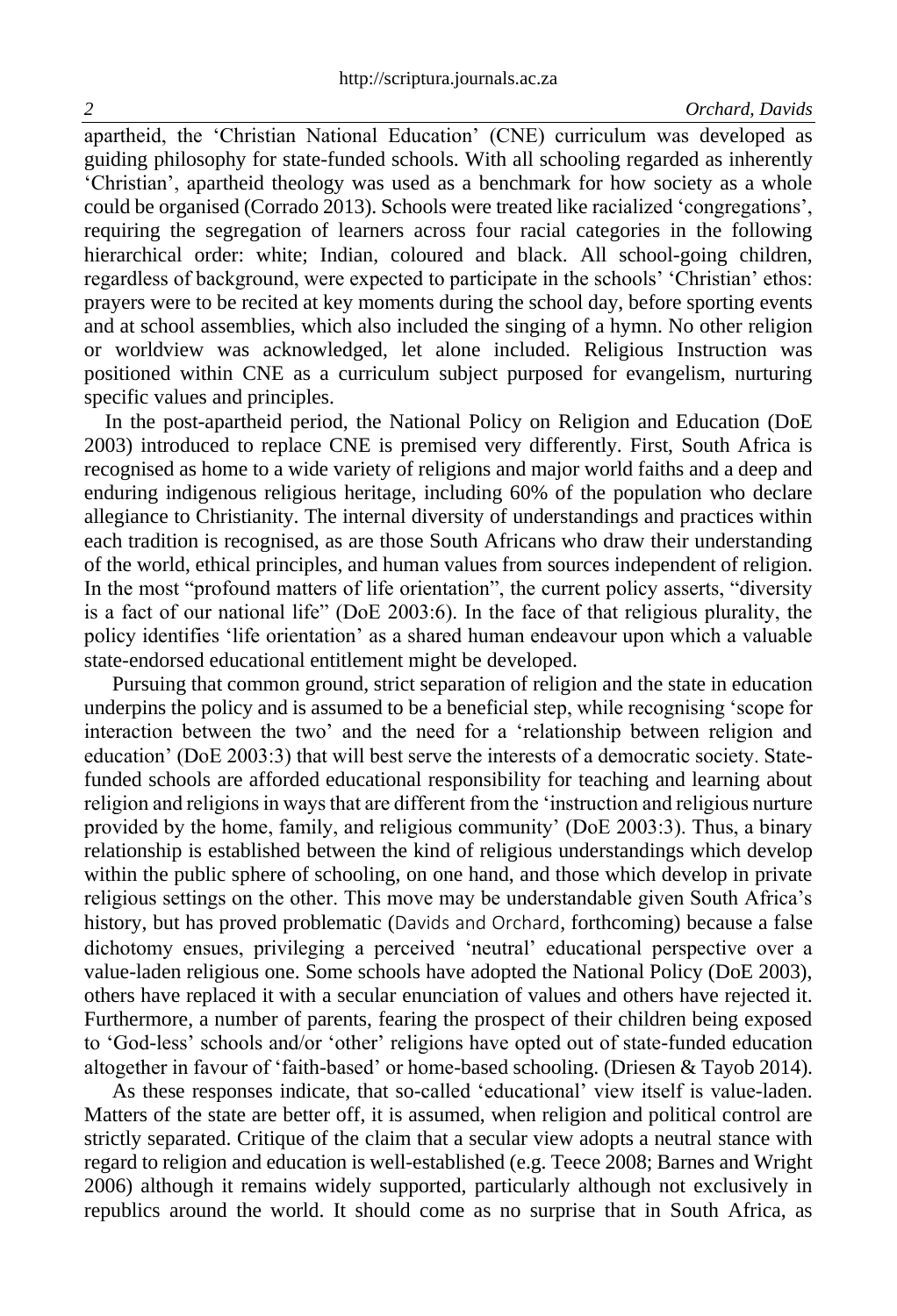elsewhere, those citizens who do not share that assumption, believing that political and religious decision-making are inescapably inter-connected, will be critical of policy making rooted in this position, even where in other respects they might be supportive of a strong break post-apartheid. Christian groups in particular, given the country's historical Christo-centric leaning, have interpreted the policy negatively as a move by secularists to remove religion from schools, and School Governing Bodies, with highprofile critics including school principals.

Hence, despite the introduction of a series of reform measures geared at making South African schools more inclusive and open to diversity, a number of schools persist in propagating Christianity – either on the basis of historical identities and contexts or on claims that most of its learners are Christian (see Driesen & Tayob 2014; Nogueira-Godsey 2016). And in numerous reported incidents, learners have been subjected to discriminatory practices when they attempt to assert their respective religious identities. In response to one such case, a non-governmental organisation known as, the 'Organisation for Religious Education and Democracy' (OGOD), which is focused on eradicating religious indoctrination at public schools, succeeded in its application to the South African High Court to declare the religious policies at six public schools unconstitutional. The schools were accused of promoting Christianity along lines reminiscent of CNE, by forcing learners to participate in Christian religious observances at school assembly, including reading sacred texts. Moreover, they opened the school day with a prayer, while also saying a prayer before exams or before and after sports matches, singing hymns or other religious songs, and promoting Christian symbolism on the school badge or coat of arms (Staff reporter 2017).

In opposing the application, the schools, represented by the Federation of Governing Bodies of South African Schools (Fedsas), admitted to having a Christian ethos and promoting Christian values on the basis that the majority of their learners belong to the Christian faith. Participation in religious observances while at school was voluntary, they continued, and those not wanting to participate were accommodated otherwise, for example in the provision of supervised classes, or by being allowed to come to school at a later time (Staff reporter 2017). Moreover, the schools maintained that as education by definition 'cannot prescribe multi-faith religious observances', no-one, whether a learner or a teacher, could be required to lead or participate in 'religious observance that is not of their own chosen faith or belief', for to require a learner or teacher to do so 'offends the core of the right to freedom of religion'.

Such counter arguments illustrate profound misinterpretations of current policy. Clearly, the schools involved, could not, or refused to, comprehend that mainstreaming Christian religious observance in the public space of a school could potentially cause offence to others. Nogueira-Godsey (2016:236), for example, found that despite teachers' apparent insights into a multi-religious approach to teaching RE, they could not recognise teaching and encouraging Christian prayer as a form of religious confessionalism. After a three-year battle between OGOD and Fedsas, the court issued a declaratory order confirming that a public school cannot promote that it adheres predominantly to only one religion to the exclusion of others or hold itself out as promoting the interests of one religion over others. According to Ntho-Ntho & Nieuwenhuis (2016:241), key areas of conflict hinge on the following: exemption of children from certain classes with 'objectionable content', the extent to which parents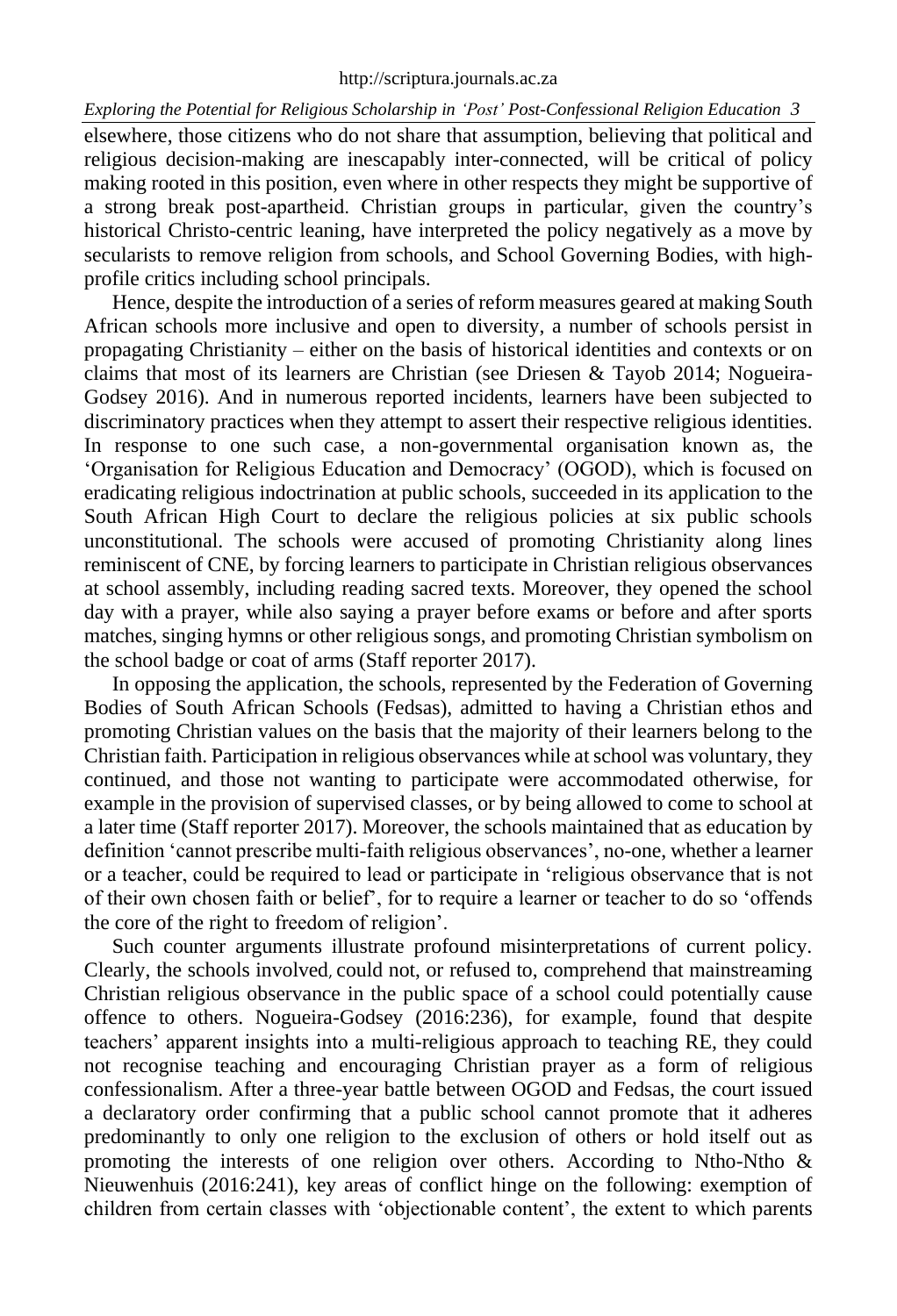may influence content selection in classes, whether prayer is permitted in schools or at school activities, and the extent to which religious student groups may exist in schools.

Central to parents' concerns is the perception that although the state purports to separate religion from the state – unlike the  $CNE -$  its objective to propagate religious diversity may be interpreted as an interference in religion rather than a neutral separation. The challenge for policy makers resides in how to restructure the relationship between religion and education, so that a shift away from an exclusivist Christian and confessional conception of RE towards an approach that is inclusive of multiple traditions does not alienate religious adherents. While this issue is not exclusive to South Africa, it is particularly complex here, given its post-apartheid CNE context.

We turn from this review of the interpretation of the relationship between religion and education in schooling promoted by the current dominant discourse to a consideration of 'Religion Education' (RE), the specific curriculum which the National Policy proposes, based on the assumptions just highlighted. Schools are assigned responsibility for teaching *about* religion and religions on this account, in ways that are intended to reflect a profound appreciation of the spiritual and non-material while facilitating understanding of, and regard for others, and engaging with those differences which constitute its diverse society. As before, the drawing of a rigid distinction between RE and Religious Instruction (RI) as a necessary step in breaking from CNE has contributed to the alienation of significant numbers of the country's citizens, with a significant increase in numbers of schools of a religious character reported, creating new clusters of segregation. Values with which Religion Education in South Africa from 2003 is connected, include 'new initiatives in cultural rebirth' (the African Renaissance), 'moral regeneration, and the promotion of values in our schools' (DoE 2003: 5).

All valuable in themselves, these assumptions are implied as being 'generic' to religion(s) without due regard to the complexity within, and between religions, and wider worldviews with which they might be interpreted, despite the policy itself identifying internal differences as a lived reality in these groups. Furthermore, it is argued that religion education should promote these values so that they 'flow directly from the constitutional values of citizenship, human rights, equality, freedom from discrimination, and freedom of conscience, religion, thought, belief, and opinion' (DoE 2003: 5). This is not to suggest inherent problems with these values *per se*. Yet, the net effect of this emphasis has been for humanistic values to be promoted as intrinsically worthwhile as the potential value within specifically religious iterations of these values (Ferreira & Schulze 2014) is downplayed.

RE in its current form is a curricular programme 'with clear and age-appropriate educational aims and objectives for teaching and learning about religion, religions, and religious diversity in South Africa and the world' (DoE 2003: 9). It should be noted that the contention that knowing about religion necessarily promotes religious diversity is far from certain (Orchard 2015), and there is a clear need to investigate this matter further, in South Africa and elsewhere. Current support for this assumption tends to rely on selfreports and anecdotal information. Given numerous incidents of discriminatory actions and speech in schools (Davids and Orchard, forthcoming) there must be considerable doubt that RE in schools in South Africa is proving effective in this regard. At the time of writing, and coinciding with a global awareness of 'Black Lives Matter', there have been hundreds of highly disturbing accounts of racism and Islamophobia from current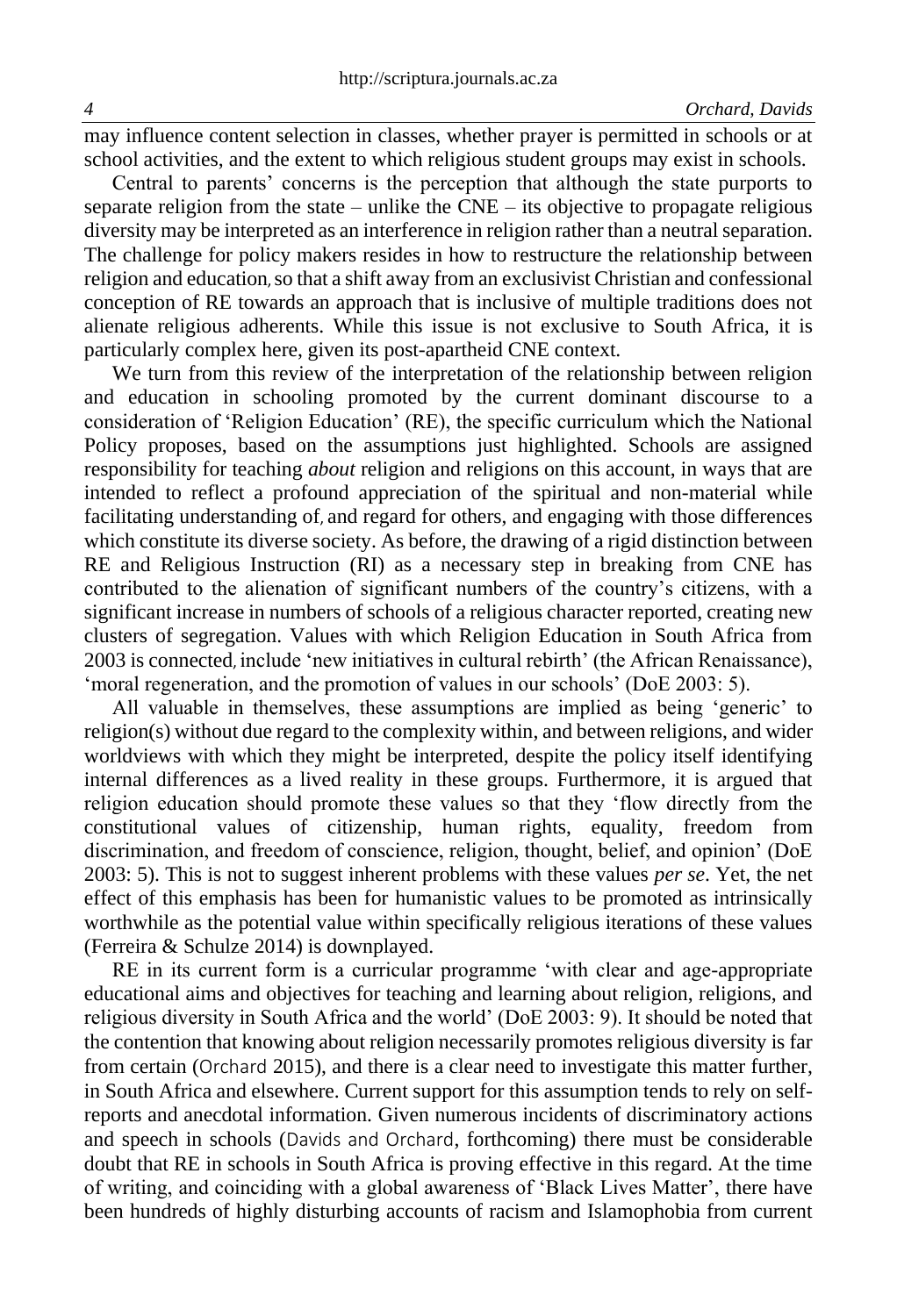*Exploring the Potential for Religious Scholarship in 'Post' Post-Confessional Religion Education 5* and past learners – trending under the hashtag, 'you silence, we amplify'. Seemingly, South Africa's (desegregated) schools serve as intense spaces of racial, religious, cultural, ethnic, and linguistic tensions – not only between learners but also between teachers and learners.

However, even if a connection between teaching about religions and more positive inter-religious group relations were proven, South Africa's national curriculum, the Curriculum and Assessment Policy Statement (CAPS) (DBE 2011), offers relatively few opportunities to teach about religion explicitly, given that RE forms one part of the Life Orientation curriculum. Some sense of the challenge facing teachers may be gained from a cursory glance at the myriad topics teachers are required to cover, for example, at Intermediate phase level (grades  $4 - 6$ ). RE is addressed within the themes of knowledge of major religions in South Africa, festivals and customs across a variety of religions represented in the country, and cultural rites of passage. Given limited curriculum time and a heavy load of additional curriculum content needing to be covered in Life Orientation, the attention paid to religious knowledge may be little more than tokenism. The conflation of RE with democratic citizenship education is evident at Senior phase level (grades 7 – 9), where RE is addressed within the topic of 'Constitutional rights and responsibilities' (DBE 2011: 8); and at the level of Further Education and Training (FET, grades  $10 - 12$ ), where it falls under the topic of 'Democracy and human rights'. Here, the curriculum requires the teaching of diversity, discrimination, human rights and violations; ethical traditions and/or religious laws and indigenous belief systems of major religions; contributions of South Africa's diverse religions and belief systems to a harmonious society; and ideologies, beliefs and worldviews on construction of recreation and physical activity across cultures and genders (DBE 2011: 10). Such content-heavy and prescriptive requirements allow insufficient time and space to do either subject justice.

The knowledge-rich curriculum which the National Policy on Religion and Education (DoE 2003) proposes, covers as much subject content as possible, so that learners might increase their knowledge about different faiths. Knowledge-rich teaching requires knowledgeable teachers, yet not all Life Orientation teachers have that knowledge. Ironically, while the National Policy on Religion and Education (DoE 2003) seeks to promote 'religious literacy', teacher quality is relatively poor, so that too often teachers of RE themselves, as well as schools, are religiously 'illiterate'. A 'legitimate concern about the widespread 'religion illiteracy' found among teachers' (Do, 2003: 16) is acknowledged, despite the provision of 'Teaching materials for Religion' (DoE 2003: 16) in both cases. Research conducted by Nogueira-Godsey (2016: 231) confirms that, in the South African context, teachers' subject knowledge is a problem, particularly in relation to non-Christian religious traditions; while other teachers interviewed, pointed to a lack of skills to teach the subject due to a superficial understanding of the subject's purpose (Nogueira-Godsey 2016). It should be noted that this problem is not unique to South Africa, but is found also in England, as a series of reports by the subject community (e.g. APPG 2012; REC 2013; REC 2018) highlights.

Even were those teachers more knowledgeable about religion and other worldviews, be they indigenous traditions or secular perspectives on the world, where teachers lack the confidence and competence to engage learners critically with those systems of belief, as promoted by academic traditions, the notion of literacy being deployed is somewhat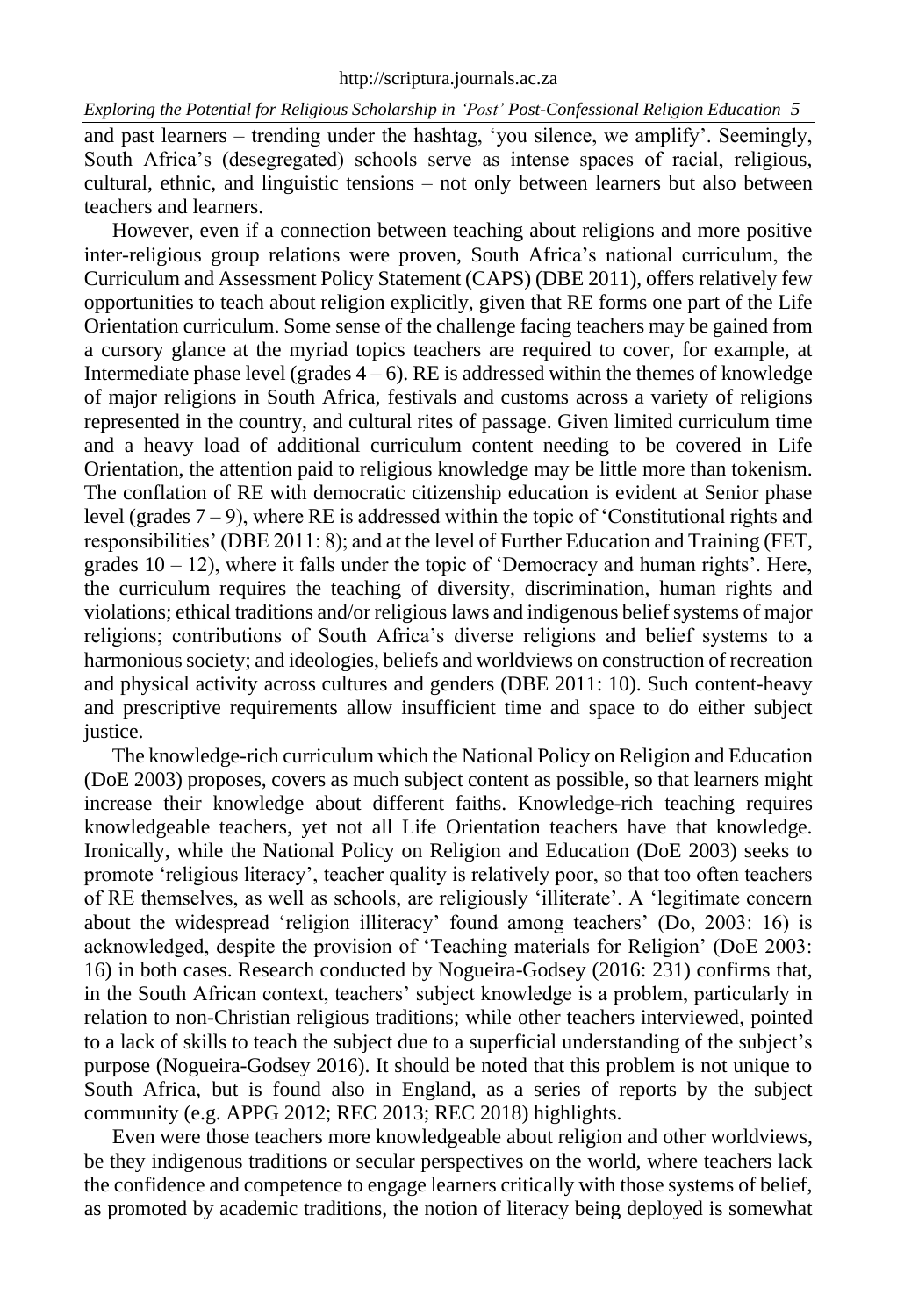impoverished. Roux (2010) goes further, arguing that in RE the knower should be encouraged to develop 'self-identification (the self) and to communicate with understanding with/or about world opinions (the other)' (Roux 2010). This relational engagement (Roux 2010: 993) 'is not a natural process', being related to, but going beyond qualities of empathy or intuitive understanding; it needs to be taught. However, current initial teacher education programmes suggest that not enough emphasis or attention is granted to teacher identity and the inevitable intersectional tension between personal beliefs and professional requirements (Davids 2019; Orchard and Davids 2019). Again, South Africa is not alone in this regard (Orchard, Heilbronn and Winstanley 2020; 2016), although we do not wish to downplay the particular challenges this country faces, given its geographical and political positioning and post-conflict, post-apartheid legacies.

In pedagogical terms, both Andrew Wright (1996) and Roux (2010) couch 'religious literacy' in the context of a discourse or conversation, something we relate to strongly, given our own experience of learning through the experience of dialogical encounter. Yet, the understanding that self-awareness and reflexivity are critical to religious literacy is in tension with the insistence that RE be entirely different from notions of religious instruction as provided and influenced by the home, family and religious communities. In this regard, Kathryn Wright argues for the open 'embrace' of otherness and 'being hospitable' in RE teaching, with the host giving of themselves in the encounter (Wright 2017: 229) more than simply providing hospitality.

The challenge, as Roux (2010: 994) expresses it, is as follows:

'What will happen when the teacher is not within his/her own inner space and does not buy into a process of reconstructing his/her perceptions and world-view or religious understanding of the other?' (Roux 2010: 995).

There is a tension in both contexts between teachers as agents of interreligious teaching and learning and as representatives of their own life stances in an educational and multireligious environment.

The National Policy on Religion and Education (DoE 2003) assumes that 'religious literacy' as 'knowing that' about different 'worldviews, cultural practices, and ethical resources of humanity' may be combined through the positioning of this curriculum within a form of civic education, in which 'the capacities for mutual recognition, respect for diversity, reduced prejudice, and increased civil toleration that are necessary for citizens to live together in a democratic society' (DoE, 2003: 10) may be developed. We have already highlighted the lack of evidence in either context with which we are familiar that RE positioned along these lines has contributed significantly or systemically to changing social attitudes (Orchard 2015), and there is some concern that a little knowledge may be a dangerous thing. Where ill-informed and non-specialist teachers of RE, faced with constraints of curriculum time, are given long and overly-prescriptive lists of subject content to cover, the likelihood of these ambitious aims being fulfilled is limited. Even accepting that there may be localised examples of good practice based on inspired teaching, education for mutual understanding is unlikely to be promoted by the RE curriculum alone, but attributable to a more complex range of factors.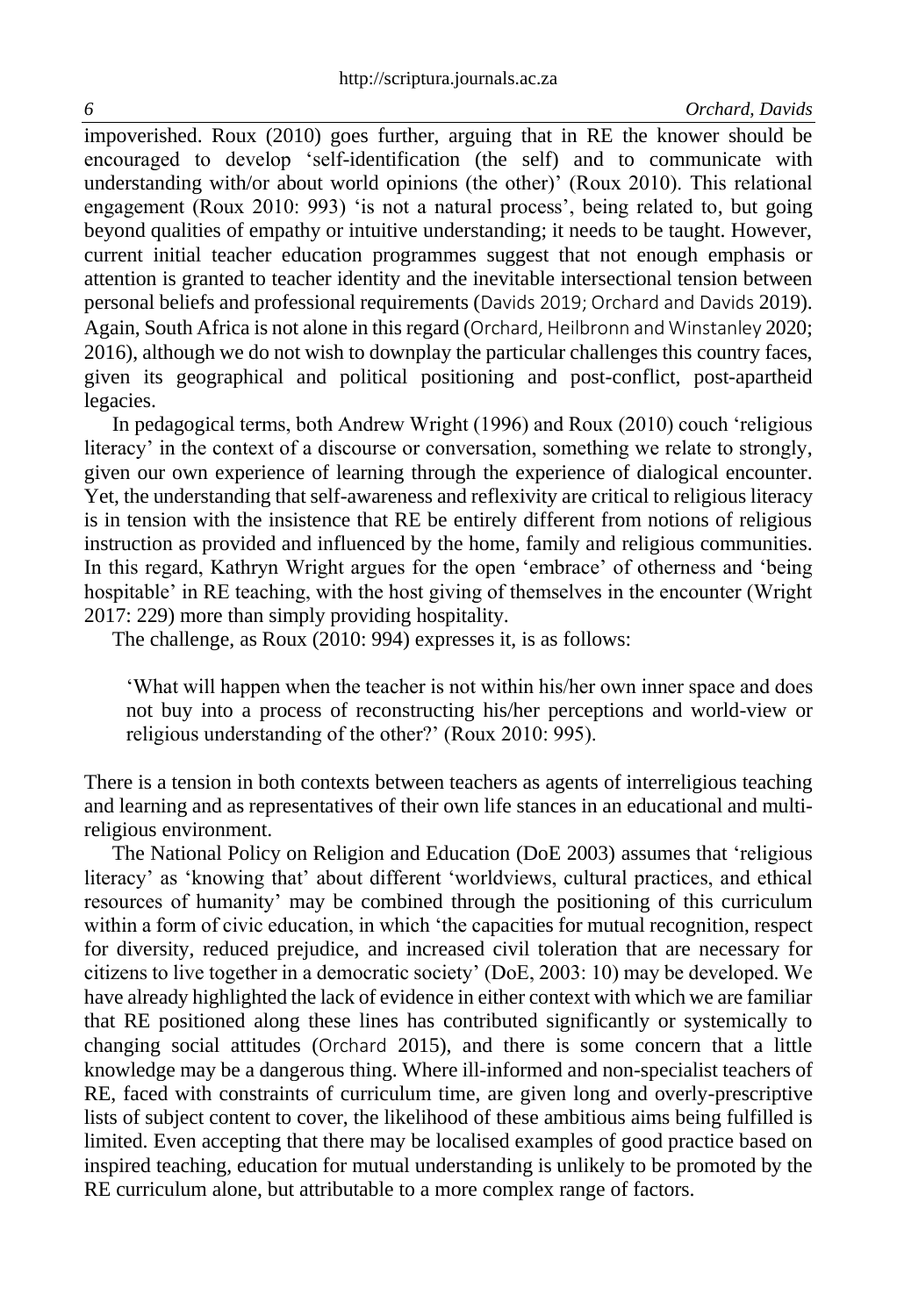#### [http://scriptura.journals.ac.za](http://scriptura.journals.ac.za/)

### *Exploring the Potential for Religious Scholarship in 'Post' Post-Confessional Religion Education 7*

We maintain that the binary opposition of homes, families, and religious communities as sites of confessional religious education and schools as sites of a post-confessional, implicitly educationally superior form of religious education is unrealistic as well as unhelpful. Yet a notion of 'religious literacy' along the lines just sketched, could potentially help to address these fears, following the lead of Roux (2010) and others in extending this term beyond a concern with knowledge and understanding of religion alone to include more ontological notions of being and becoming which allow for a more personal dimension to these programmes of study. This is not to dismiss at all the value of learning about religions and beliefs at school; rather, to re-imagine the language of religious literacy so that it captures adequately and appropriately notions of RE better suited to state level policy making, in South Africa and elsewhere. This re-imagining needs to describe a subject which can connect academic learning with forms of personal and social education which socialise rather than indoctrinate children and young people; and which include, but are not limited to notions of formal religion; and which encourage acceptance of the 'other'. Furthermore, arguments for personal and social education of this kind must continue to enjoy support alongside outcomes-based approaches to education focussed on results of high stakes testing.

**Cross-national attraction in state-funded Religion Education policy: A dialogue** Our developing sense of a shared understanding of priorities for teaching religion in state-funded schools in our respective contexts has arisen out of an ongoing dialogue between us, as philosophers of education who are concerned with the place of ethical deliberation in teacher education. Schoolteachers teach children and young people as much as subjects, i.e. their work rests fundamentally on pedagogical relationships and these are inter-connected. Recognising the significance of the human dimension in teaching, our 'deliberation on deliberation' has been conducted through a series of extended private conversations and academic deliberations and collaborations, either through writing or conference presentations.

In developing academic theory about ethics and teaching, we cannot bracket out our personal selves; religious identity and commitment matter to us both, although our respective commitments are different. 'Religious literacy' for us draws on our personal commitments as well as our commitments to scholarship in Theology and Religious Studies along lines we have already indicated. We have come to share an understanding of 'religious literacy' that resists the binary implicit to the secular viewpoint promoted through the National Policy on Religion and Education (DoE 2003). We argue that to retain that binary compromises the promotion of religious literacy through RE in statefunded schools in both our countries, recognising that those contexts are very different. We have chosen for that reason to frame our reflections by responding specifically to one policy context, i.e. the SA policy situation. A similar exercise might have been conducted by us focussed on one of the recent policy recommendations for RE in England (e.g. REC 2013; REC 2018); however, while we refer to those documents and to relevant theoretical insights that have been developed by RE scholars in England because their work dominates discussion of these issues, here our gaze is fixed on the SA context.

'Policy borrowing', a term firmly established in the literature of comparative studies in education, is rooted in the false assumption that policy can simply be transplanted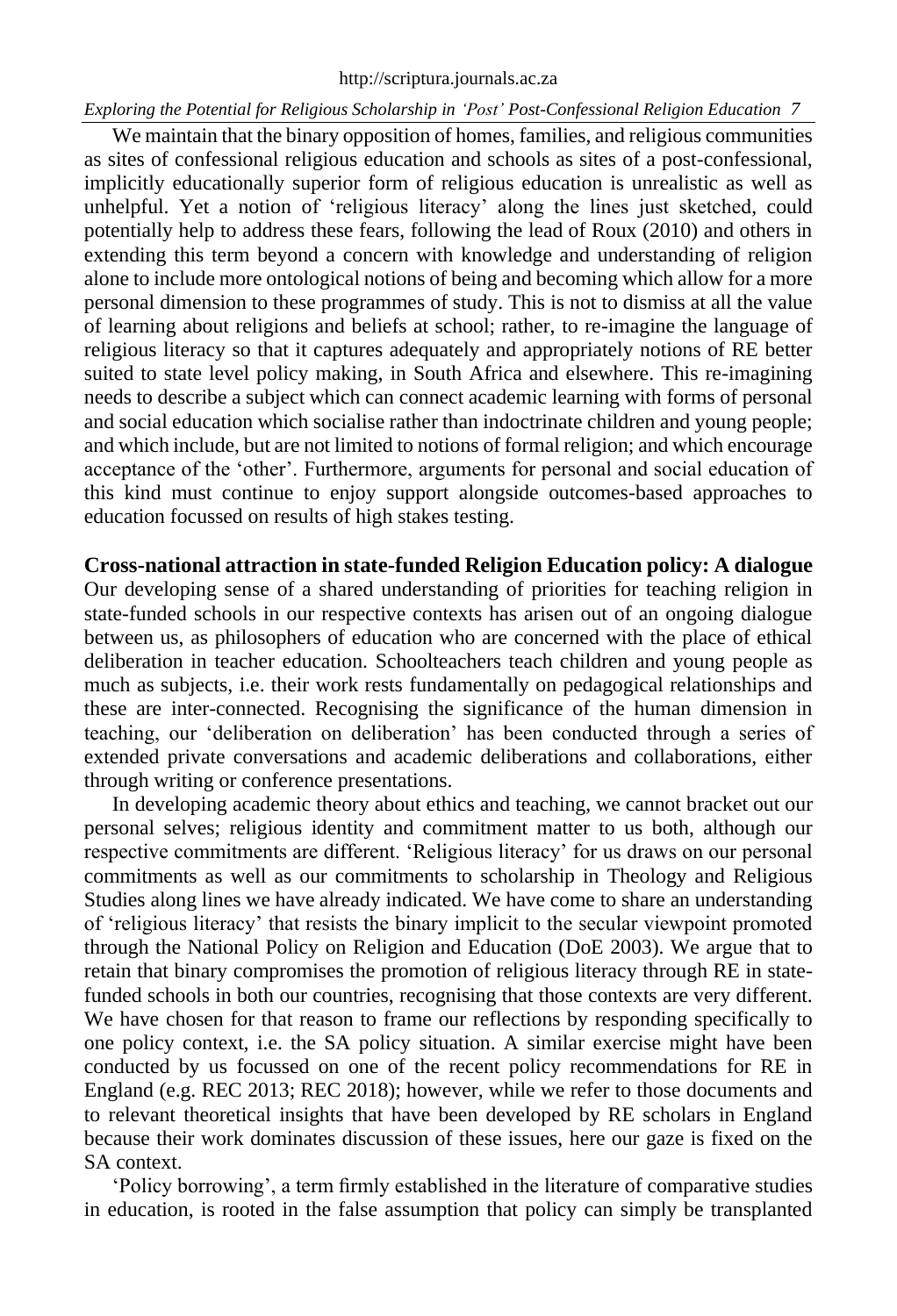#### *8 Orchard, Davids*

from one national context to another (Phillips and Ochs 2004: 774). Our approach might better be described as 'cross-national attraction' (Phillips 1989, 1993; Ochs & Phillips 2002); as conversation between us has developed and deepened, we have identified certain common concerns in our respective experiences, albeit ones that may be more acute in post-apartheid South Africa. Given this mutual and reciprocal process of shared reflection on policy and practice through the lens of religious, ethical, and philosophical deliberation, we have come to identify aspects of practice in our respective contexts whereby each may learn from the other. From a South African perspective, there are curriculum development projects which draw on strong and diverse traditions of theorising about RE in the subject community and which offer promising possibilities for future development at all levels, practice, policy and research. One potential attraction of the South African example for curriculum development from an English perspective is the way in which positive connections are drawn between the religious and political under an umbrella of Life Orientation, albeit with shortcomings. Once stronger connections are drawn between the RE curriculum for schools in South Africa and Theology and Religious Studies in the academy, a decolonised RE curriculum for England would engage far more extensively with South African scholarship. This sense of the potential for co-construction of new understandings of RE as a mutual and reciprocal endeavour represents a shift away from the dynamics of educational reform and the political context informing the writing of the National Policy on RE (DoE 2002) in the early part of this century. Were attractive features of policy and practice of RE in England to be identified by South African educators, these would be reflective of the very best that is said and thought about the subject; teacher quality, non-specialist teaching, the aim of performance in tests at the expense of personal growth, and secularism are also issues for RE teaching in England.

Reflection on potentially promising practice in education found in 'other' places should be deliberate and purposive; Phillips and Ochs (2004) advise avoiding the perils of swift and impulsive appropriation of superficially attractive ideas which might turn out to be fads. From this careful process of considered and careful thought, an impulse and the potential for change (Phillips  $&$  Ochs 2004) may be identified which need then to be translated into argumentation. Important considerations include being realistic and practical about the grounds on which reform might be introduced. Elements that would be key to the success of the reforms proposed, should not be independent of the particular location in which they were originally developed and capable of being introduced successfully elsewhere. We see ourselves at this stage at present in our reflections, needing to tease out further how context specific examples for South African RE might grow from contemporary curriculum models for RE in England.

### **'Post' Post-confessional Religion Education in South Africa: What should be done?**

Clearly, despite its shortcomings, the National Policy on Religion and Education (DoE 2003) offers a more appropriate alternative to Religious Instruction as propagated in an apartheid-based curriculum. However, two decades is a long time in policy terms and further revision is urgently needed, given advances in the field since then and in light of those unintended practical consequences of the policy which this chapter has served to highlight. In one sense, the stated aims of RE as stated within the Life Orientation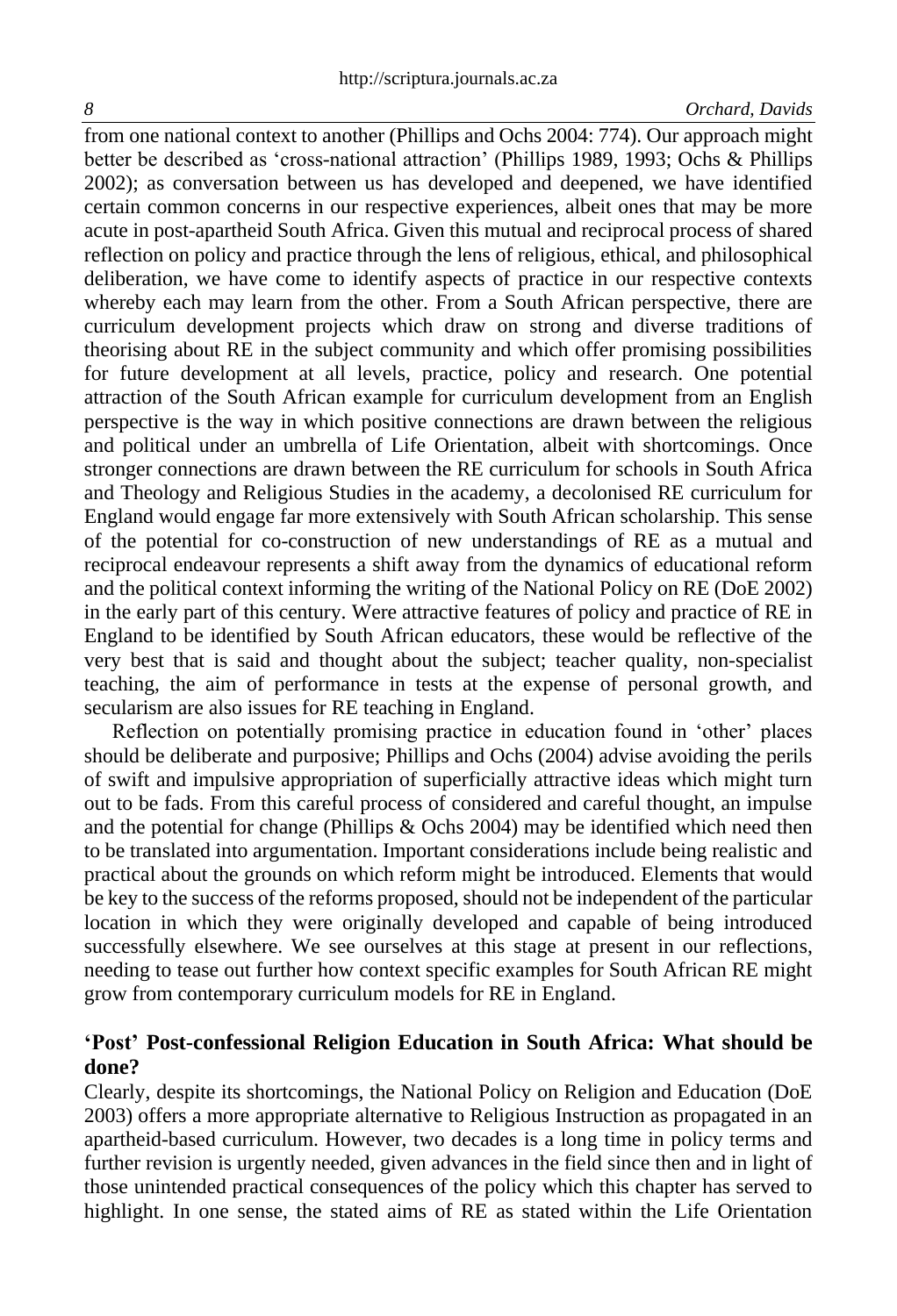curriculum enjoy a clarity that could be the envy of other jurisdictions. However, and this may serve as a warning to those seeking 'clearer' aims for RE in other parts of the world, the clarity has not enabled either consensus building or 'buy in' by key stakeholders, notable more conservative religious adherents, and this has served to undermine the notion of inclusive RE for South Africa as certain members of the 'rainbow nation' opt out of this provision entirely. More importantly, it has seemingly done little to advance notions of mutual trust, regard, and tolerance – as encountered through increasing rates of religious, ethnic, and cultural tensions and discriminatory practices at schools.

A knowledge-driven curriculum fails to allow for, or enable, reflection on that knowledge, thus further undermining the RE curriculum. Given the secular orientation of the National Policy on Religion and Education (DoE 2003), there is an unwillingness to enter into the act of learning from religion as a personal encounter; doubtless, the scars of the CNE and its confessional and systemic racist outlook run deep. However, to conceive RE narrowly as being concerned with knowledge transfer and observation, particularly given the vibrant religiously plural South African context, does disservice to the religious majority. It also undermines the possibility of education as a reflective and personally engaging endeavour; on academic terms, to exclude from the outset the possibility that academic practice might be both personally engaging as well as knowledge rich is to disaggregate the school curriculum from those disciplines and fields of study as they are practiced in higher education, whether concerned with religion as a phenomenon or the divine in the case of Theology.

Similar to the practice in schools, initial teacher education programmes approach RE as a sub-set of knowledge within LO and, seemingly, with an equally surface approach to ensuring content knowledge rather than deliberative and reflective engagement. Were specialist teachers of RE, academically well-equipped through degrees in Theology and Religious Studies or an in-service equivalent, to 'deliver' this subject in schools, in principle we envisage practitioners who would be skilful in initiating and facilitating learning of this richer kind just described. Learners might be introduced to a critical form of RE in which they were encouraged to learn about and from religion, developing their knowledge and understanding of religious and philosophical perspectives not only on human life but the nature and purpose of existence. More time and greater priority would need to be afforded to teaching RE in South African schools were this to be likely to foster deeper understanding, and potentially greater respect, for other faiths/worldviews. Currently, teachers might neither possess the subject knowledge nor demonstrate professional willingness to engage in critical reflection, participation, and deliberation on religion of the kind that has just been outlined, commonly practised by the academic TRS community. The need for 'training, commitment, and enthusiasm of professional teachers' – referred to as 'religion literacy' (DoE 2003: 14) has long been recognised by policy-makers in South Africa. It is understood in principle that teachers of RE should not only have content knowledge of diverse religions but be prepared and sufficiently culturally and religiously sensitive to teach about these religions. However, being aware of the life-worlds and experiences of students, and what they encounter, so that discriminatory ideas and practices might be identified and remedied, is a 'big ask' of the generic teacher of Life Orientation.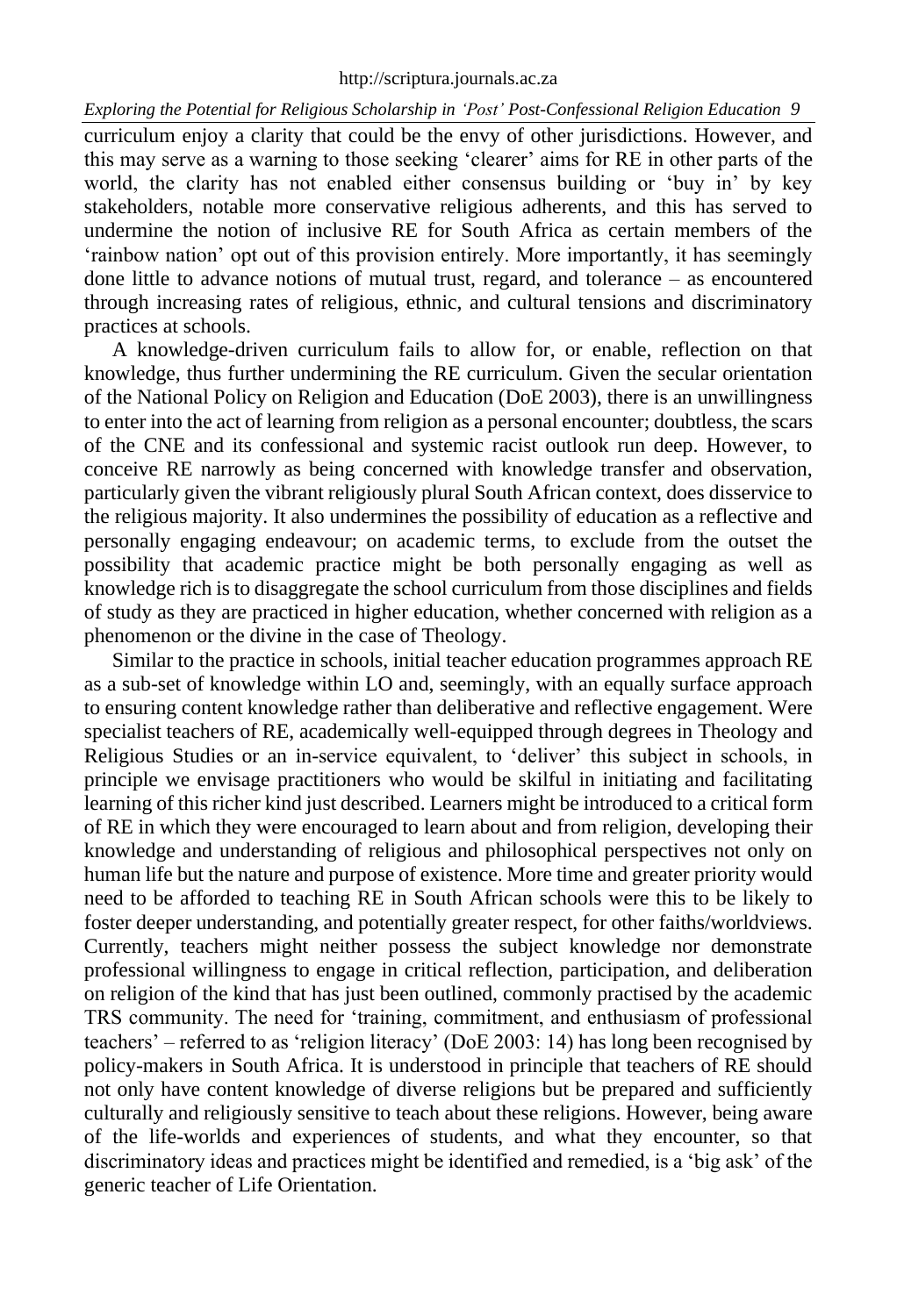When considering what this re-imagined version of Religion Education in South Africa might be like, we are reminded of one context in which our cross-national discussions have taken place, namely as part of a process of engagement with theologians and Religious Studies scholars attending an inter-religious symposium, organised by the Centre for the Interpretation of Authoritative Scriptures in Ancient and Contemporary contexts (CIAS), at the University of Stellenbosch in September 2019. This has reminded us of the capacity for university-based scholars of religion and theology, from varied academic backgrounds, personal perspectives, and worldviews, to engage academic expertise in the pursuit of education for mutual understanding; why can't an equivalent experience be offered as an educational entitlement to South Africa's school children? This symposium has inspired us to consider one specific example of the possible post post-confessional approach to RE sacred text scholarship; however, this is not to suggest that RE be reduced to sacred text scholarship alone. Other forms of academic scholarship in the Theology and Religious Studies arena are also potentially relevant and appropriate, but this offers one hopeful place to start.

Religious texts are phenomena with which many people engage, in ways that are socially, personally, and politically relevant. For example, take the way in which secular commentators on climate change invoke biblical apocalyptic to support their political arguments:

"A large body of evidence is beginning to accumulate showing how climate breakdown is likely to affect our food supply. Already farming in some parts of the world is being hammered by drought, floods, fire and locusts (whose resurgence in the past few weeks appears to be the result of anomalous tropical cyclones). When we call such hazards "biblical", we mean that they are the kind of things that happened long ago, to people whose lives we can scarcely imagine. Now, with increasing frequency, they are happening to us." George Monbiot, *The Guardian*, 25th March, 2020

'Apocalyptic', as it might be more simply defined in the context of a RE classroom, is the term used to describe prophetic writing developed originally among the Jewish communities displaced from Jerusalem and still evident today across the Hebrew Bible and New Testament. Apocalyptic literature relates to or predicts the end of the world, anticipating widespread destruction, even the collapse of civilization. Significant books in the environmentalist canon make use of apocalyptic-style rhetoric, including Rachel Carson's *Silent Spring* (1962), Paul (and Anne) Ehrlich's *The Population Bomb* (1968), as well as Gore's *Earth in the Balance* (1992). The promotion of learners' religious literacy through exploring influential worldviews like these might be argued as relevant and necessary in the contemporary RE classroom, with a hermeneutical approach being argued for by Aldridge (2018), a philosophical line by Bowie and Coles (2018), and a sacred-text-scholarship line by Panjwani and Revell (2018) and Docherty (2018).

Exploring religious and ideological responses to climate change and environmental crises would address the aims of RE as stated in the National Policy on Religion and Education (DoE 2003) but prove both an educative and academic affair. As worldwide school strikes and the global attention afforded Greta Thunberg during 2020 testify, such topics resonate with the interests and concerns of young people. One way to engage with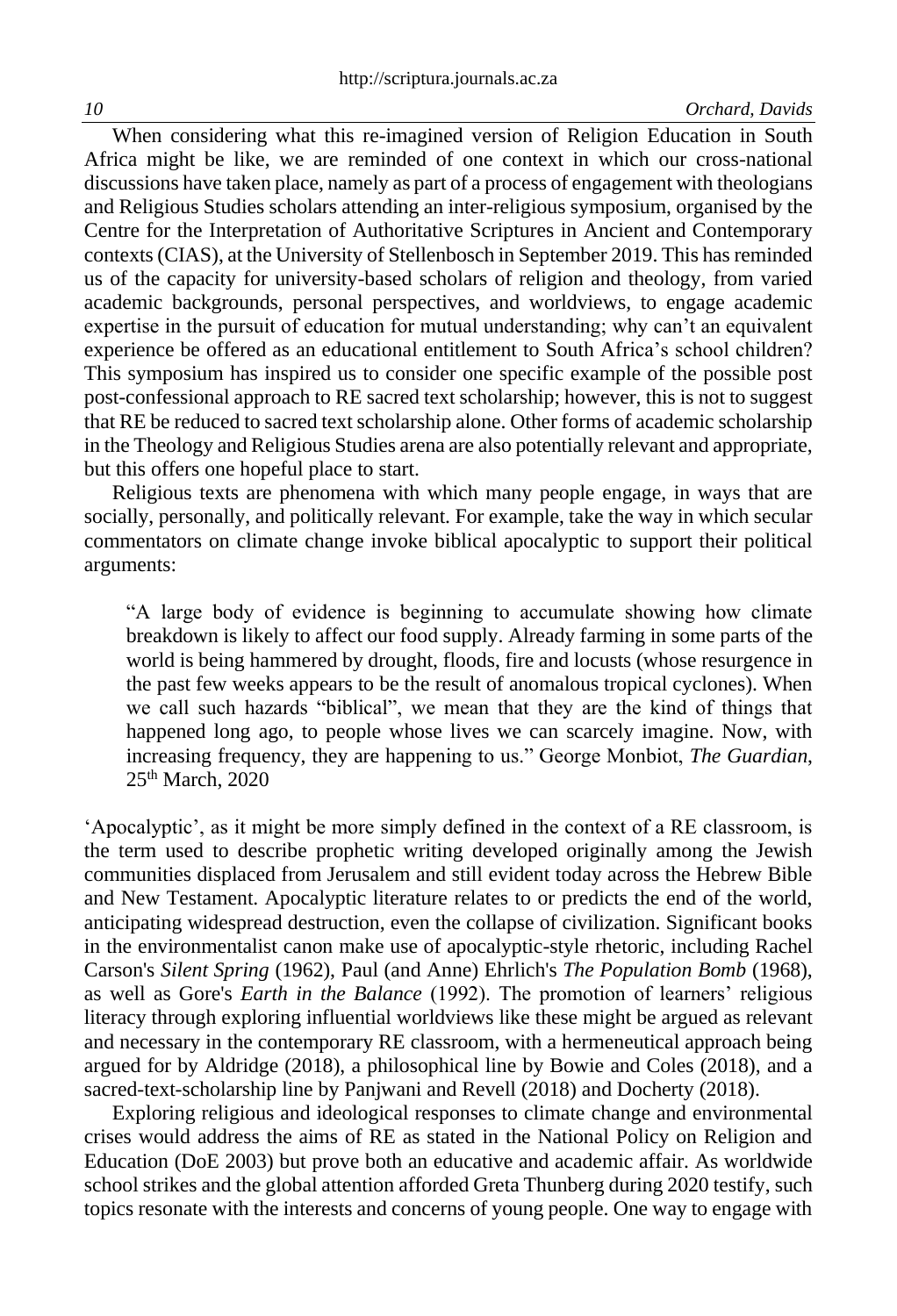#### [http://scriptura.journals.ac.za](http://scriptura.journals.ac.za/)

#### *Exploring the Potential for Religious Scholarship in 'Post' Post-Confessional Religion Education 11*

Thunberg's ideas distinctively in ways that engage religious forms of knowledge and understanding going beyond Personal, Social and Health Education (PSHE) or Citizenship would be to analyse the language she uses, against the characteristic structure of apocalyptic writing, given that climate catastrophe narratives may mirror religious ones. This may happen along comic or tragic lines; another useful resource with older learners could be the comic, but macabre story *When the Wind Blows*, by Raymond Briggs (1986), in which a middle aged couple, Jim and Hilda Bloggs, roll up their shirtsleeves as the countdown begins, following genuine guidelines distributed to households around Britain in the 1970s. They paint their windows white; build a fortress of doors and pillows; take the washing in; and put away two packets of ginger nuts, one tin of pineapple chunks, and a good supply of tea in preparation for the bomb that is about to drop on them. In Thunberg's speeches, the characteristics of a tragic account of impending environmental doom are followed, and these include a clearly divided sense of good and evil in the narrative as well as preordained consequences if the wrong course of action is taken, another rhetorical device found commonly in apocalyptic narratives. Again, these kinds of interpretations and expressions are not unique to an English context. Recently, South Africa's drought, followed by the Covid-19 pandemic, has seen religious leaders berating their congregants for bringing the wrath of God onto themselves. Relief from the drought and the pandemic, therefore, can only be achieved through living 'cleaner' and 'God-fearing' lives.

Moreover, the deployment of apocalyptic narratives in popular culture only works when both writer and reader notice the cultural reference. They also continue to exercise authority over people, whether or not they are religious, as the following example illustrates. A former learner managed to persuade her classmates that the end of the world was likely to happen the following day. A lunch break was spent, there being no time in the lesson to undertake this task, with Clare (not her real name) and her 'friends' (who were Muslim), pouring over the relevant Biblical passages she was citing out of context. In this case, the teacher, while no Biblical expert, was able to draw on her sketchy knowledge of eschatology, that part of theology concerned with the end times and humanity's ultimate destiny, to address both the pastoral and academic nature of the discussion. 'Clare' was a troubled individual, half believing the story, given her nihilist perspective on life, while also taking a certain kind of pleasure in terrifying her impressionable peers who half-believed her.

Here, the role of the RE teacher might be understood as one of promoting critical reflection on the Bible in a non-confrontation way which would challenge 'Clare's' unthinking Biblical literalism. At no point did she impose one 'right' reading of the texts being reviewed, and some readings could be shown to be deficient or implausible. As Jerome Bruner (1996) observed, there may be no learning more 'enspiriting' than that of engaging critically with authoritative ideas that have stood the test of time. Being 'critical' here concerns evaluating and developing judgements in relation to other people's beliefs and ideas in ways that are rigorous and well informed according to the standards of the academic approach being deployed. Too often in popular opinion, being critical may be equated with writing other people's views off or immediately rubbishing them, rather than recognising that there may be different legitimate and some illegitimate readings of political as well as religious texts. Thinking through what might constitute age appropriate tasks and activities for school-aged learners, there are fascinating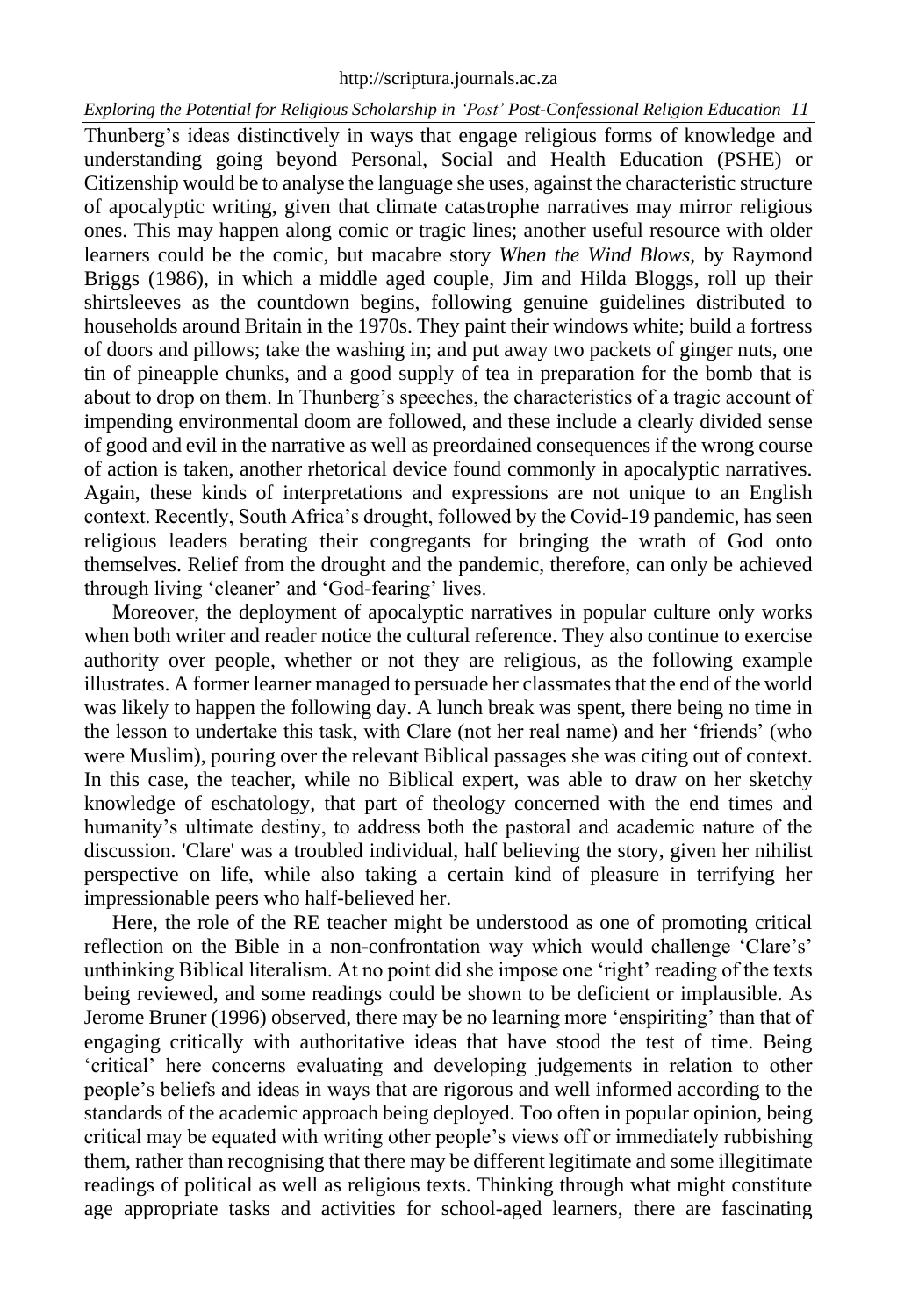discussions to be had, reflecting on why the text was written in the first place; what this reveals about the writer; and how readers react, including ourselves in that reflection.

### **Concluding thoughts**

In seeking to balance the 'familiar' with the 'unknown', the intention of the National Policy on Religion and Education (DoE 2003) is to provide learners with an opportunity to develop a deeper sense of self-realisation and a broader civil tolerance of others. The interpretation and implementation of the policy, however, has played out quite differently. In separating religion from education, the unintended effect has been a binary construction and tension between schools as secular sites and homes as religious spaces. The ensuing perceived dichotomy stands in stark contradiction to reconciliatory tone propagated by the policy. With this tension in mind, an understanding of 'religion literacy' has been proposed to address the inherent problems in RE in South Africa created by the current interpretation.

Given the long-standing connections South Africa enjoys with other jurisdictions facing related, albeit contextually different difficulties with regard to RE, mutual and reciprocal partnerships might fruitfully be formed between suitably qualified researchers, policy makers, and practitioners. Going beyond 'policy borrowing' to the kind of alliance we have sketched, we might share insights and work creatively and imaginatively together to develop forward looking responses to these deep-seated and hard-to-resolve problems. An initiative of this kind is anticipated by the authors, who see the agenda of this current chapter as a starting point for collaborations of this nature. Key to this initiative are the 'significant actors' – people (or institutions) with the power to support or resist development and change.

 To date, post-apartheid policy, while critical, has at times followed a hasty route, which has often excluded essential voices. Notably, teachers, despite being the only practitioners, are relegated to the receiving end of policy. Many teachers, particularly those who qualified prior to a post-apartheid context, would not have been immersed into initial teacher education programmes that speak to a recognition of religious diversity. Providing these teachers with content material on RE, as is currently the case, will not capacitate them to step out of who they are, and what they know. For the National Policy on Religion and Education (DoE 2003) to realise its potential, due cognisance has to be given not only to the narrative knowledge of teachers but also to how religious institutions and leaders might support the agenda of mutual regard and peaceful coexistence. Problems of intolerance, discrimination, and bigotry are not limited to schools; these represent broad-based societal dystopias. As such, what is needed is an investment in internalisation/indigenisation, i.e. 're-contextualisation', reflection and evaluation to discern whether the expectations of borrowing have been realistic or not before the results of that evaluation trigger the whole process of reflection once again.

## **BIBLIOGRAPHY**

Aldridge, D. 2018. Religious education's double hermeneutic, British Journal of Religious Education, 40:3, 245-256, DOI: [10.1080/01416200.2018.1493267](https://doi.org/10.1080/01416200.2018.1493267)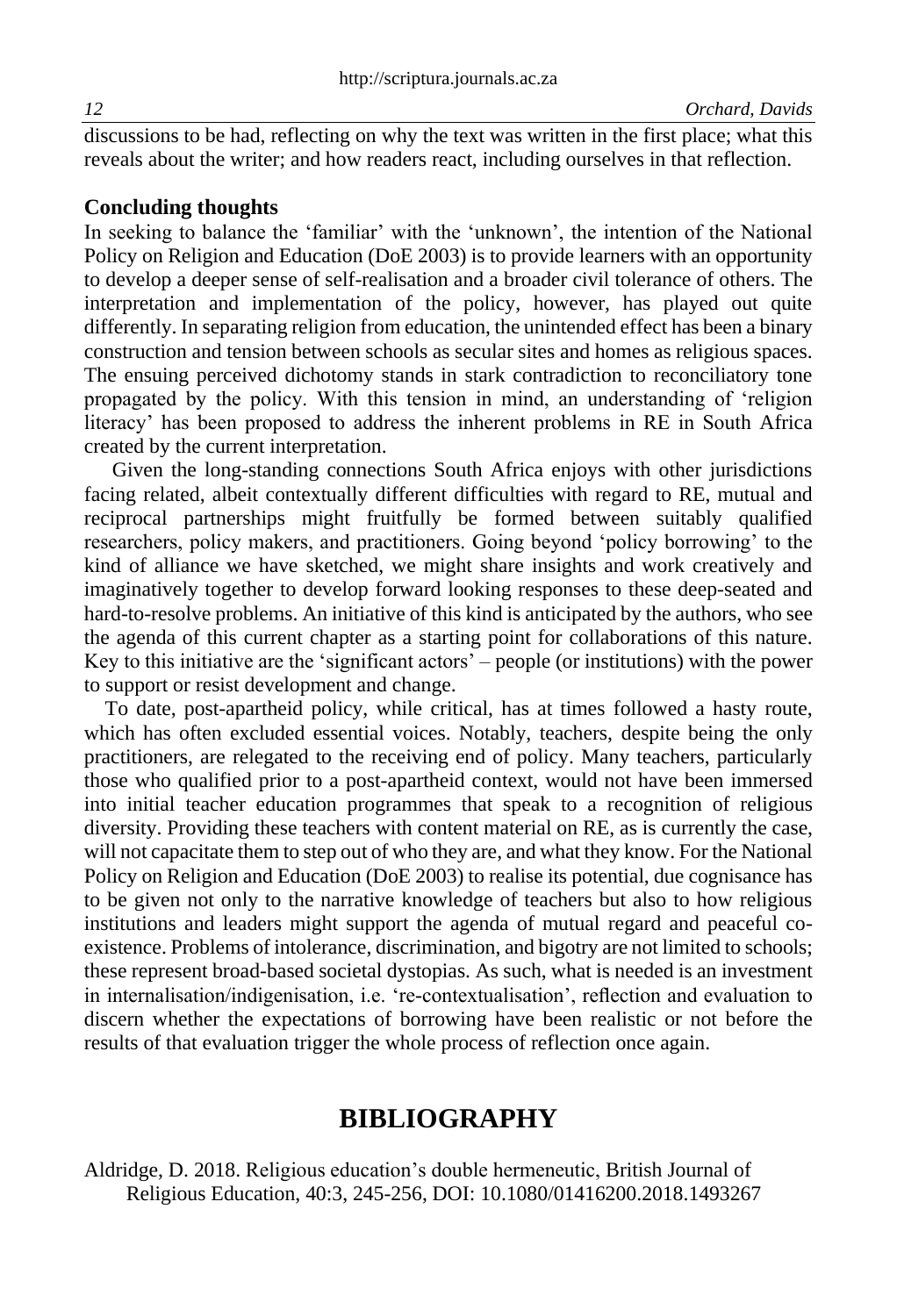- APPG on RE. 2013. *RE: The truth unmasked*. Accessed November 28, 2014. [http://religiouseducationcouncil.org.uk/media/file/APPG\\_RE\\_-](http://religiouseducationcouncil.org.uk/media/file/APPG_RE_-_The_Truth_Unmasked.pdf) [\\_The\\_Truth\\_Unmasked.pdf](http://religiouseducationcouncil.org.uk/media/file/APPG_RE_-_The_Truth_Unmasked.pdf)
- Bowie, R.A. and Coles, R. 2018. We reap what we sew: perpetuating biblical illiteracy in new English Religious Studies exams and the proof text binary question, British Journal of Religious Education, 40:3, 277- 287, DOI: [10.1080/01416200.2018.1493270](https://doi.org/10.1080/01416200.2018.1493270)
- Briggs, R. 1986. *When the Wind Blows*. Penguin Books, London.
- Bruner, J. 1996. "Folk pedagogies." In *The culture of education*, 44–65. Cambridge MA: Harvard University Press.
- Carson, R., Wilson, E. O., Lear, L.J., Darling, L., and Darling, L. (2002). *Silent spring.* First Mariner books edition. Boston: Houghton Mifflin. Corrado, E. 2013. The godliness of apartheid planning the legitimizing role of the Dutch Reformed Church<https://www.ideals.illinois.edu/handle/2142/45241> (accessed 13/03/2018).
- Davids, N & Orchard, J. (accepted for publication) 'Religious illiteracy and the [dilemmas facing post-confessional RE in South African schools'.](http://www.bristol.ac.uk/education/people/231342/pub/203126299) in: Motemba, Yonah, and Collett, Bruce (eds), *The Bloomsbury handbook of Religious Education in the Global South*. London: Bloomsbury Academic.
- Davids, N. (2019) Democratic citizenship education in South Africa: Can we trust our teachers? In Pineda-Alfonso, J.A., De Alba-Fernández, N. and Navarro-Medina, E. (eds.), *Handbook of research on education for participative citizenship and global prosperity*. Pp. 45 – 66. Pennsylvania: IGI Global International publisher.
- Department of Basic Education (DBE). 2011. Curriculum and Assessment Policy Statement (CAPS). Pretoria: Government Printers.
- Department of Education (DoE). 2003. National policy on religion and education. Pretoria: Government Printers.
- Docherty, S. 2018. A new dialogue between biblical scholarship and Religious Education, British Journal of Religious Education, 40:3, 298- 307, DOI: [10.1080/01416200.2018.1493272](https://doi.org/10.1080/01416200.2018.1493272)
- Driesen, D. and Tayob, A. 2016. 'Negotiating religious literacy between National Policy and Catholic School ethos in Cape Town, South Africa'. In J. Berglund, J,, . Shanneik, Y., and Bocking, B. (eds.), *Religious education in a global-local world.* Dordrecht: Springer. 71-84.
- Ehrlich, P.R. 1968. *The population bomb*. New York: Ballantine Books.
- Ferreira, C. and Schulze, S. 2014. Teachers' experience of the implementation of values in education in schools: "Mind the gap", *South African Journal of Education,*  $34(1):1-13.$
- Gore, A. 1992. *Earth in the balance: Ecology and the human spirit.* Boston MA: Houghton Mifflin.
- Monbiot, G. 2020. Covid-19 is nature's wake-up call to complacent civilisation [https://www.theguardian.com/commentisfree/2020/mar/25/covid-19-is-natures](https://www.theguardian.com/commentisfree/2020/mar/25/covid-19-is-natures-wake-up-call-to-complacent-civilisation)[wake-up-call-to-complacent-civilisation](https://www.theguardian.com/commentisfree/2020/mar/25/covid-19-is-natures-wake-up-call-to-complacent-civilisation) (accessed 20<sup>th</sup> June 2020).
- Nogueira-Godsey, E. 2016. Recent observations on religion education in South Africa, *British Journal of Religious Education*, 38(3):229–235.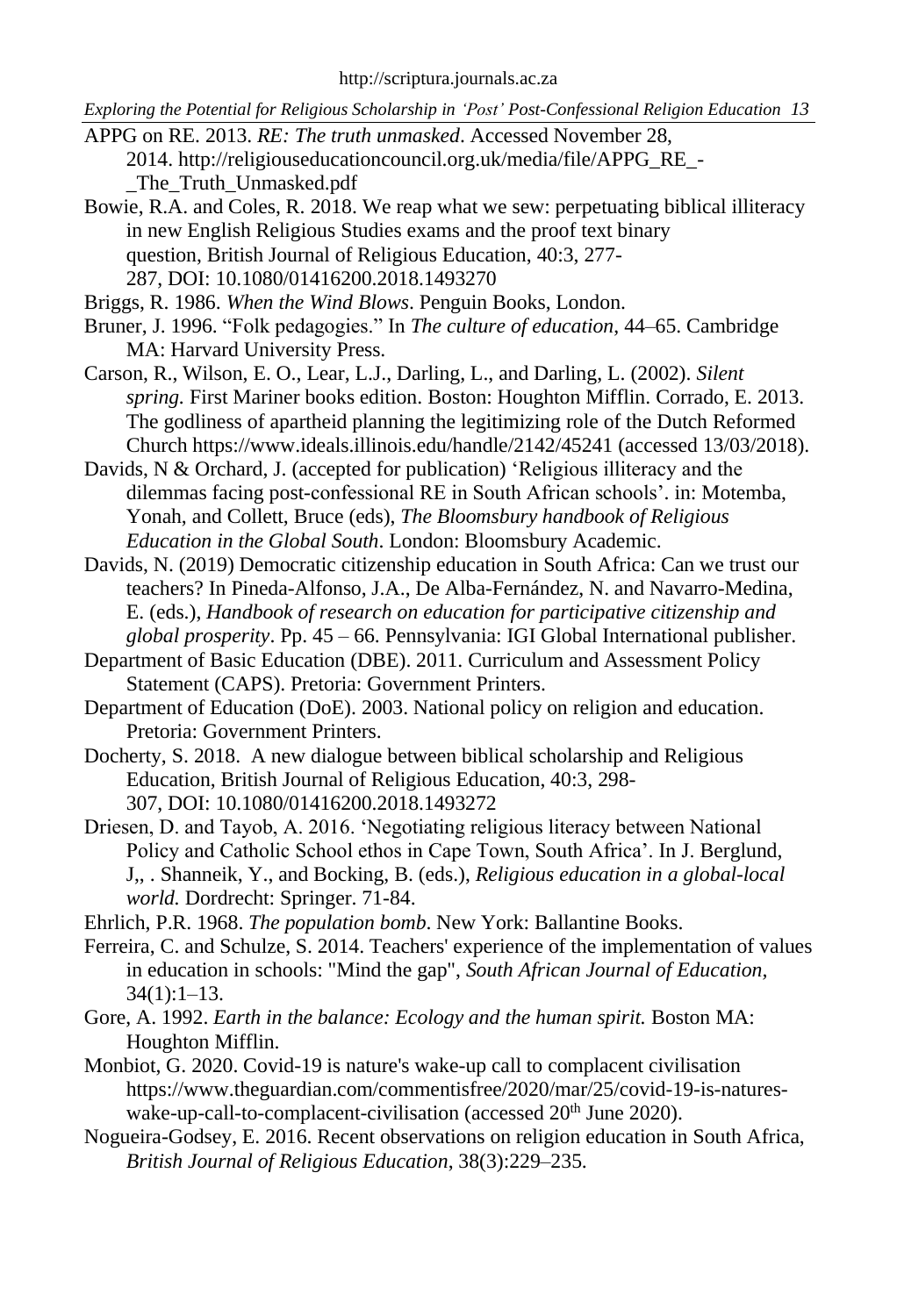- Ntho-Ntho, A.M. & Nieuwenhuis, J. 2016. Religion in education policy in South Africa: a challenge of change, *British Journal of Religious Education*, 38(3):236– 248.
- Orchard, J, Heilbronn, R and Winstanley, C. 2020. In philosophical conversation with: New and beginning teachers pp145-162. In Fulford, A., Lockrobin, G., and Smith, R. (eds.),*'Philosophy and Community: Theories, Practices and Possibilities* edited by Amanda Fulford, Grace Lockrobin and Richard Smith. Bloomsbury Academic, London.
- Orchard, J. & Davids, N. 2019. Philosophy for teachers (P4T) in South Africa Reimagining provision to support new teachers' applied ethical decision-making, *Ethics and Education,* 14(3):333–350.
- Orchard, J., Heilbronn, R., and Winstanley, C. 2016. Philosophy for teachers (P4T): Developing new teachers' applied ethical-decision making. *Ethics and Education*, *11*(1), 42-54. <https://doi.org/10.1080/17449642.2016.1145495>
- Orchard, J. (2015) Does religious education promote good community relations? *Journal of Beliefs & Values,* 36:1, 40- 53, DOI: [10.1080/13617672.2015.1021125](https://doi.org/10.1080/13617672.2015.1021125)
- Panjwani, F & Revell, L. 2018. Religious education and hermeneutics: the case of teaching about Islam, *British Journal of Religious Education,* 40:3, 268-276,
- Phillips, D. & Ochs, K. 2004. Researching policy borrowing: Some methodological challenges in comparative education, *British Educational Research Journal,* Vol. 30, No. 6 pp. 773-784*.*
- Ochs, K. & Phillips, D. 2002. Comparative studies and 'cross-national attraction' in education: a typology for the analysis of English interest in educational policy and provision in Germany, *Educational Studies*, 28(4), 325–339
- Phillips, D. 1993. Borrowing educational policy, in Finegold, D., McFarland, L., and Richardson, W. (eds.), *Something borrowed, something learned? The transatlantic market in education and training reform*. Washington, DC, The Brookings Institute. 13–19.
- Phillips, D. 1989. Neither a borrower nor a lender be? The problems of cross-national attraction in education, *Comparative Education*, 25(3), 267–274.
- REC 2013. A Review of religious education in England, The Religious Education Council of England and Wales
- [https://www.natre.org.uk/uploads/Free%20Resources/2013%20Review%20of%20Reli](https://www.natre.org.uk/uploads/Free%20Resources/2013%20Review%20of%20Religious%20Education%20in%20England.pdf) [gious%20Education%20in%20England.pdf](https://www.natre.org.uk/uploads/Free%20Resources/2013%20Review%20of%20Religious%20Education%20in%20England.pdf)
- REC 2018. A new vision for religious education in schools, Commission on religious education <https://www.commissiononre.org.uk/>
- Roux, C. 2010. Religion and human rights literacy as prerequisite for interreligious education. In Engebretson, K., de Sousa, M., Durka, G., and Gearon, L. (eds.), *International handbook of inter-religious education, Part two*. Dordrecht: Springer. 991-1015.
- Staff reporter. (2017). NGO seeks declaring adherence to one religion at schools as unconstitutional[. https://mg.co.za/article/2017-04-18-00-ngo-seeks-order](https://mg.co.za/article/2017-04-18-00-ngo-seeks-order-declaring-adherence-to-one-religion-as-unconstitutional/)[declaring-adherence-to-one-religion-as-unconstitutional/](https://mg.co.za/article/2017-04-18-00-ngo-seeks-order-declaring-adherence-to-one-religion-as-unconstitutional/)